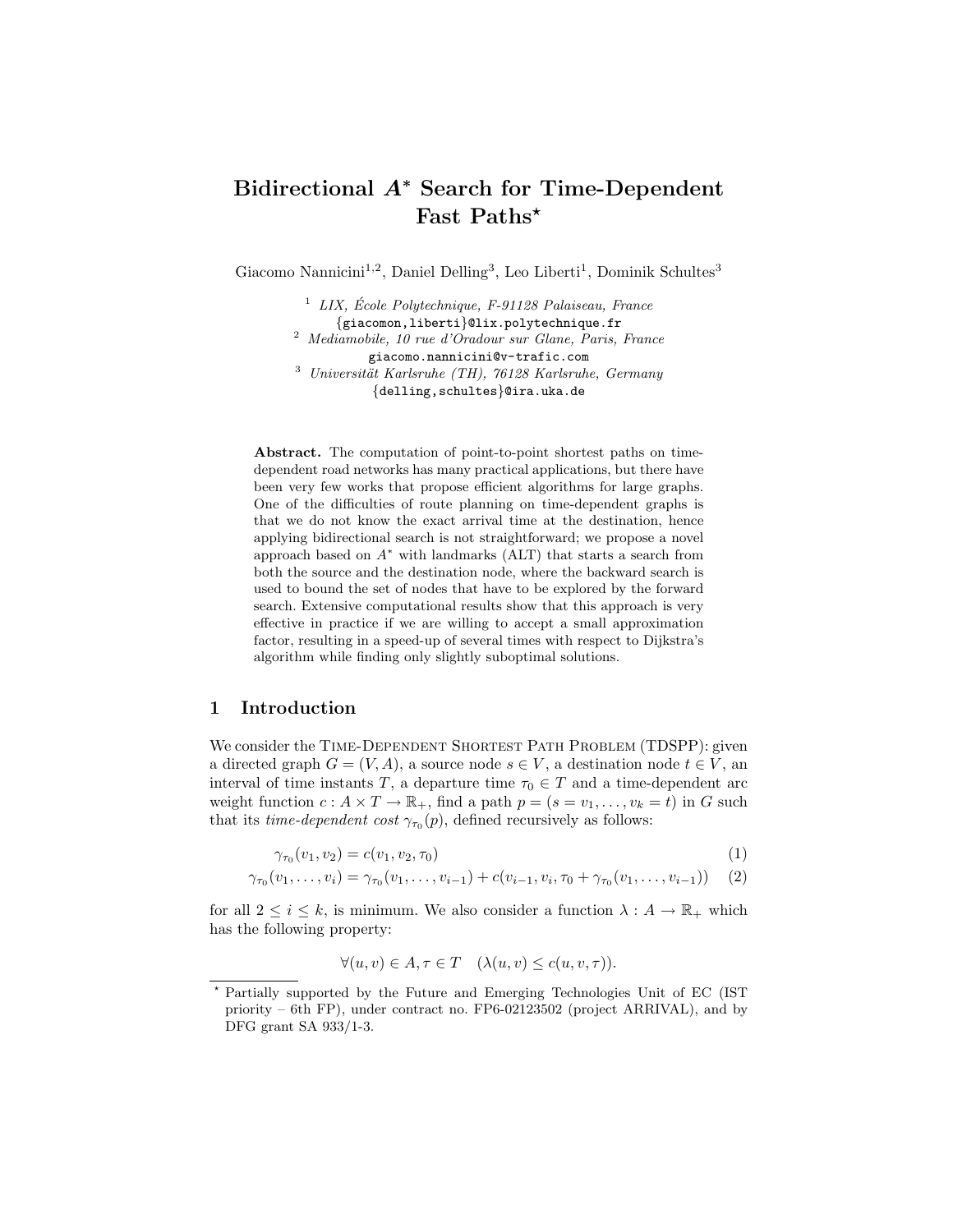In other words,  $\lambda(u, v)$  is a lower bound on the travelling time of arc  $(u, v)$  for all time instants in  $T$ . In practice, this can easily be computed, given an arc length and the maximum allowed speed on that arc. We naturally extend  $\lambda$  to be defined on paths, i.e.  $\lambda(p) = \sum_{(v_i, v_j) \in p} \lambda(v_i, v_j)$ .

In this paper, we propose a novel algorithm for the TDSPP based on a bidirectional  $A^*$  algorithm. Since the arrival time is not known in advance (so c cannot be evaluated on the arcs adjacent to the destination node), our backward search occurs on the graph weighted by the lower bounding function  $\lambda$ . This is used for bounding the set of nodes that will be explored by the forward search.

Many ideas have been proposed for the computation of point-to-point shortest paths on static graphs (see  $[1,2]$  for a review), and there are algorithms capable of finding the solution in a matter of a few microseconds [3]; adaptations of those ideas for dynamic scenarios, i.e. where arc costs are updated at regular intervals, have been tested as well (see [4–6]).

Much less work has been undertaken on the time-dependent variant of the shortest paths problem; this problem has been first addressed by [7] (a good review of this paper can be found in [8], p. 407): Dijkstra's algorithm [9] is extended to the dynamic case through a recursion formula based on the assumption that the network  $G = (V, A)$  has the FIFO property. The FIFO property is also called the non-overtaking property, because it basically states that if A leaves u at time  $\tau_0$  and B at time  $\tau_1 > \tau_0$ , B cannot arrive at v before A using the arc  $(u, v)$ . The FIFO assumption is usually necessary in order to mantain an acceptable level of complexity: the TDSPP in FIFO networks is polynomially solvable [10], while it is NP-hard in non-FIFO networks [11]. Given source and destination nodes  $s$  and  $t$ , the problem of maximizing the departure time from node s with a given arrival time at node t is equivalent to the TDSPP (see [12]).

Goal-directed search, also called  $A^*$  [13], has been adapted to work on all the previously described scenarios; an efficient version for the static case has been presented in [14], and then developed and improved in [15]. Those ideas have been used in [4] on dynamic graphs as well, while the time-dependent case on graphs with the FIFO property has been addressed in [16] and [4].

Moreover, the recently developed SHARC-algorithm [17] allows fast unidirectional shortest-path calculations in large scale networks. Due to its unidirectional nature, it can easily be used in a time-dependent scenario. However, in that case SHARC cannot guarantee to find the optimal solution.

The rest of this paper is organised as follows. In Section 2 we describe A<sup>∗</sup> search and the ALT algorithm, which are needed for our method. In Section 3 we describe the foundations of our idea, and present an adaptation of the ALT algorithm based on it. In Section 4 we formally prove our method's correctness. In Section 5 we propose some improvements. In Section 6 we discuss computational experiments and provide computational results.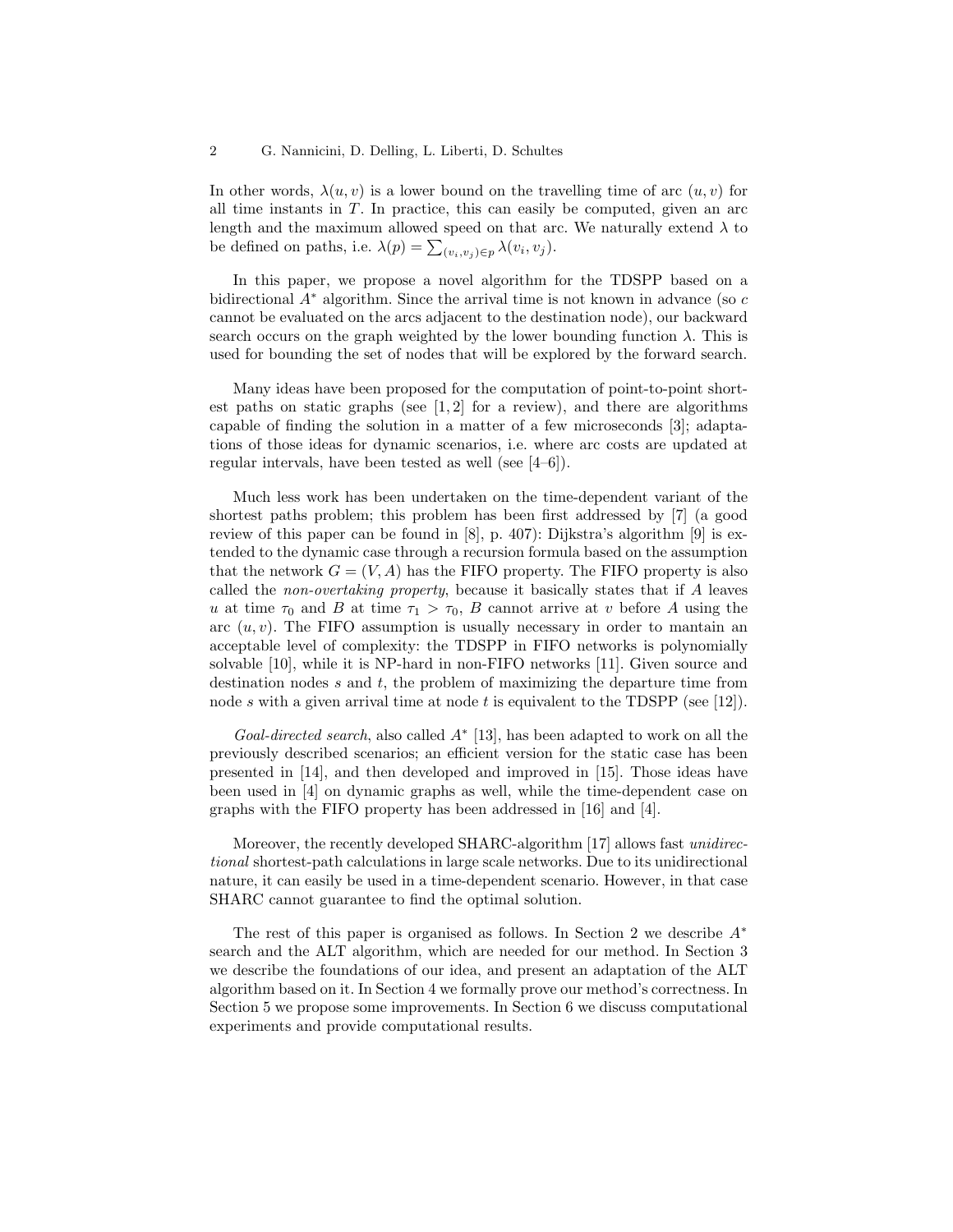# 2 A<sup>∗</sup> with Landmarks

A<sup>∗</sup> is an algorithm for goal-directed search, similar to Dijkstra's algorithm, but which adds a potential function to the priority key of each node in the queue. The A<sup>∗</sup> algorithm on static graphs can be described as follows. The potential function on a node  $v$  is an estimate of the distance to reach the target from  $v$ ;  $A^*$  then follows the same procedure as Dijkstra's algorithm, but the use of this potential function has the effect of giving priority to nodes that are (supposedly) closer to target node t. If the potential function  $\pi$  is such that  $\pi(v) \leq d(v,t) \forall v \in V$ , where  $d(v, t)$  is the distance from v to t, then  $A^*$  always finds shortest paths.  $A^*$  is guaranteed to explore no more nodes than Dijkstra's algorithm: if  $\pi(v)$  is a good approximation from below of the distance to target, A<sup>∗</sup> efficiently drives the search towards the destination node, and it explores considerably fewer nodes than Dijkstra's algorithm; if  $\pi(v) = 0 \forall v \in V$ ,  $A^*$  behaves exactly like Dijkstra's algorithm. In  $[18]$  it is shown that  $A^*$  is equivalent to Dijkstra's algorithm on a graph with reduced costs, i.e.  $w_{\pi}(u, v) = w(u, v) - \pi(u) + \pi(v)$ .

One way to compute the potential function, instead of using Euclidean distances, is to use the concept of landmarks. Landmarks have first been proposed in [14]; they are a preprocessing technique which is based on the triangular inequality. The basic principle is as follows: suppose we have selected a set  $L \subset V$  of landmarks, and we have precomputed distances  $d(v, \ell), d(\ell, v) \forall v \in V, \ell \in L$ ; the following triangle inequalities hold:  $d(u, t) + d(t, \ell) \ge d(u, \ell)$  and  $d(\ell, u) + d(u, t) \ge$  $d(\ell, t)$ . Therefore  $\pi_t(u) = \max_{\ell \in L} \{d(u, \ell) - d(t, \ell), d(\ell, t) - d(\ell, u)\}\$ is a lower bound for the distance  $d(u, t)$ , and it can be used as a potential function which preserves optimal paths. On a static graph (i.e. non time-dependent), bidirectional search can be implemented, using some care in modifying the potential function so that it is consistent for the forward and backward search (see [15]); the consistency condition states that  $w_{\pi_f}(u, v)$  in G is equal to  $w_{\pi_b}(v, u)$  in the reverse graph  $\overline{G}$ , where  $\pi_f$  and  $\pi_b$  are the potential functions for the forward and the backward search, respectively. Bidirectional  $A^*$  with the potential function described above is called ALT. It is straightforward to note that, if arc costs can only increase with respect to their original value, the potential function associated with landmarks is still a valid lower bound, even on a time-dependent graph; in [4] this idea is applied to a real road network in order to analyse the algorithm's performances, but with a unidirectional search.

The choice of landmarks has a great impact on the size of the search space, as it severely affects the quality of the potential function. Several selection strategies exist, although none of them is optimal with respect to random queries, i.e., is guaranteed to yield the smaller search space for random source-destination pairs. The best known heuristics are *avoid* and *maxCover* [19].

# 3 Bidirectional Search on Time-Dependent Graphs

Our algorithm is based on restricting the scope of a time-dependent  $A^*$  search from the source using a set of nodes defined by a time-independent A<sup>∗</sup> search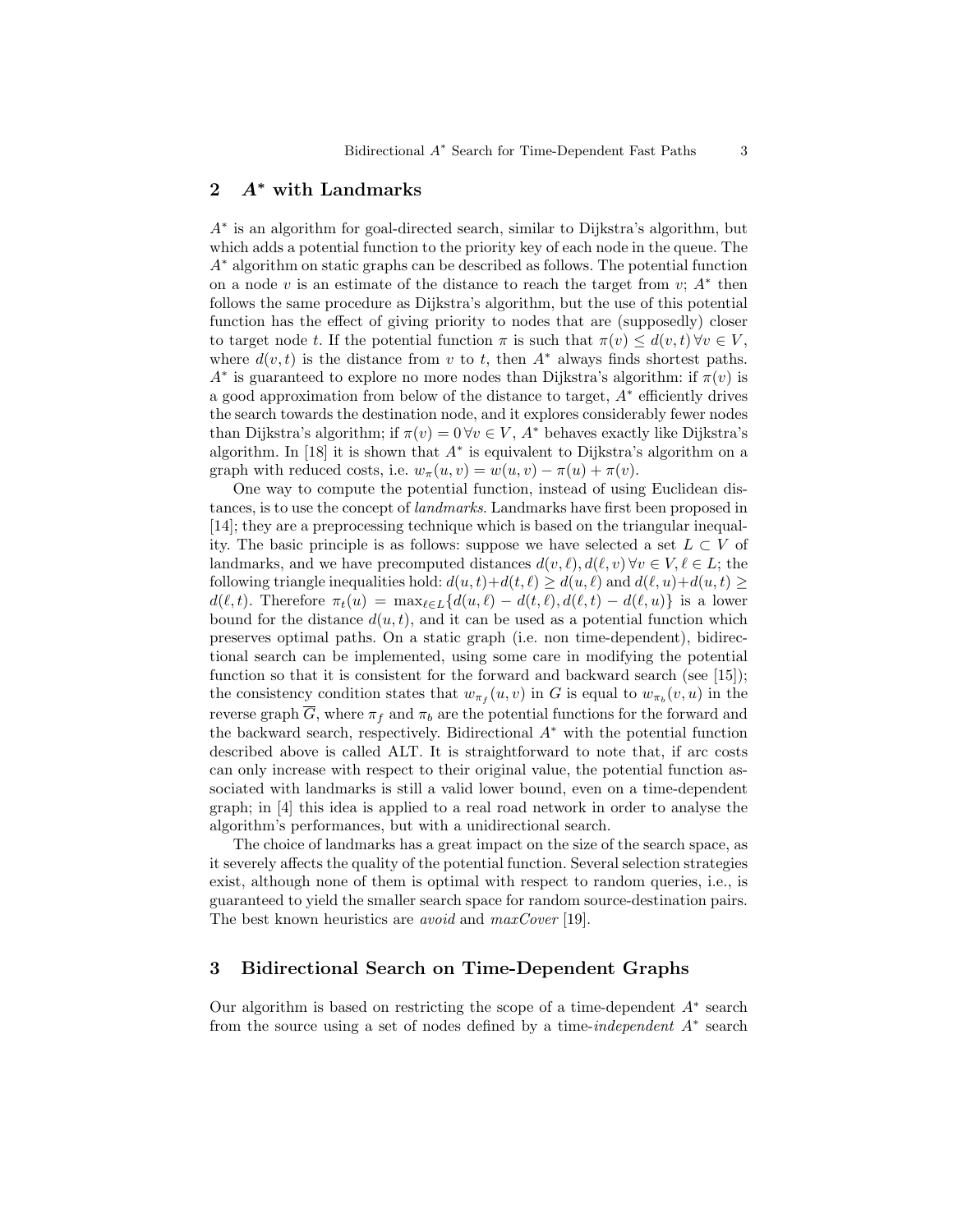from the destination, i.e. the backward search is a reverse search in  $G_{\lambda}$ , which corresponds to the graph G weighted by the lower bounding function  $\lambda$ .

Given a graph  $G = (V, A)$  and source and destination vertices  $s, t \in V$ , the algorithm for computing the shortest time-dependent cost path  $p^*$  works in three phases.

- 1. A bidirectional  $A^*$  search occurs on  $G$ , where the forward search is run on the graph weighted by c with the path cost defined by  $(1)-(2)$ , and the backward search is run on the graph weighted by the lower bounding function  $\lambda$ . All nodes settled by the backward search are included in a set M. Phase 1 terminates as soon as the two search scopes meet.
- 2. Suppose that  $v \in V$  is the first vertex in the intersection of the heaps of the forward and backward search; then the time dependent cost  $\mu = \gamma_{\tau_0}(p_v)$ of the path  $p_v$  going from s to t passing through v is an upper bound to  $\gamma_{\tau_0}(p^*)$ . In the second phase, both search scopes are allowed to proceed until the backward search queue only contains nodes whose associated key exceeds  $\mu$ . In other words: let  $\beta$  be the key of the minimum element of the backward search queue; phase 2 terminates as soon as  $\beta > \mu$ . Again, all nodes settled by the backward search are included in M.
- 3. Only the forward search continues, with the additional constraint that only nodes in M can be explored. The forward search terminates when t is settled.

The pseudocode for this algorithm is given in Algorithm 1.

#### 4 Correctness

We denote by  $d(u, v, \tau)$  the length of the shortest path from u to v with departure time  $\tau$ , and by  $d_{\lambda}(u, v)$  the length of the shortest path from u to v on the graph  $G_{\lambda}$ . We have the following theorems.

Theorem 4.1. Algorithm 1 computes the shortest time-dependent path from s to t for a given departure time  $\tau_0$ .

Proof. The forward search of Algorithm 1 is exactly the same as the unidirectional version of the  $A^*$  algorithm during the first 2 phases, and thus it is correct; we have to prove that the restriction applied during phase 3 does not interfere with the correctness of the  $A^*$  algorithm.

Let  $\mu$  be an upper bound on the cost of the shortest path; in particular, this can be the cost  $\gamma_{\tau_0}(p_v)$  of the  $s \to t$  path passing through the first meeting point v of the forward and backward search. Let  $\beta$  be the smallest key of the backward search priority queue at the end of phase 2. Suppose that Algorithm 1 is not correct, i.e. it computes a sub-optimal path. Let  $p^*$  be the shortest path from s to t with departure time  $\tau_0$ , and let u be the first node on  $p^*$  which is not explored by the forward search; by phase 3, this implies that  $u \notin M$ , i.e. u has not been settled by the backward search during the first 2 phases of Algorithm 1. Hence, we have that  $\beta \leq \pi_b(u) + d_\lambda(u, t)$ ; then we have the chain  $\gamma_{\tau_0}(p^*) \leq \mu < \beta \leq$  $\pi_b(u) + d_\lambda(u, t) \leq d_\lambda(s, u) + d_\lambda(u, t) \leq d(s, u, \tau_0) + d(u, t, d(s, u, \tau_0)) = \gamma_{\tau_0}(p^*),$ which is a contradiction.  $\Box$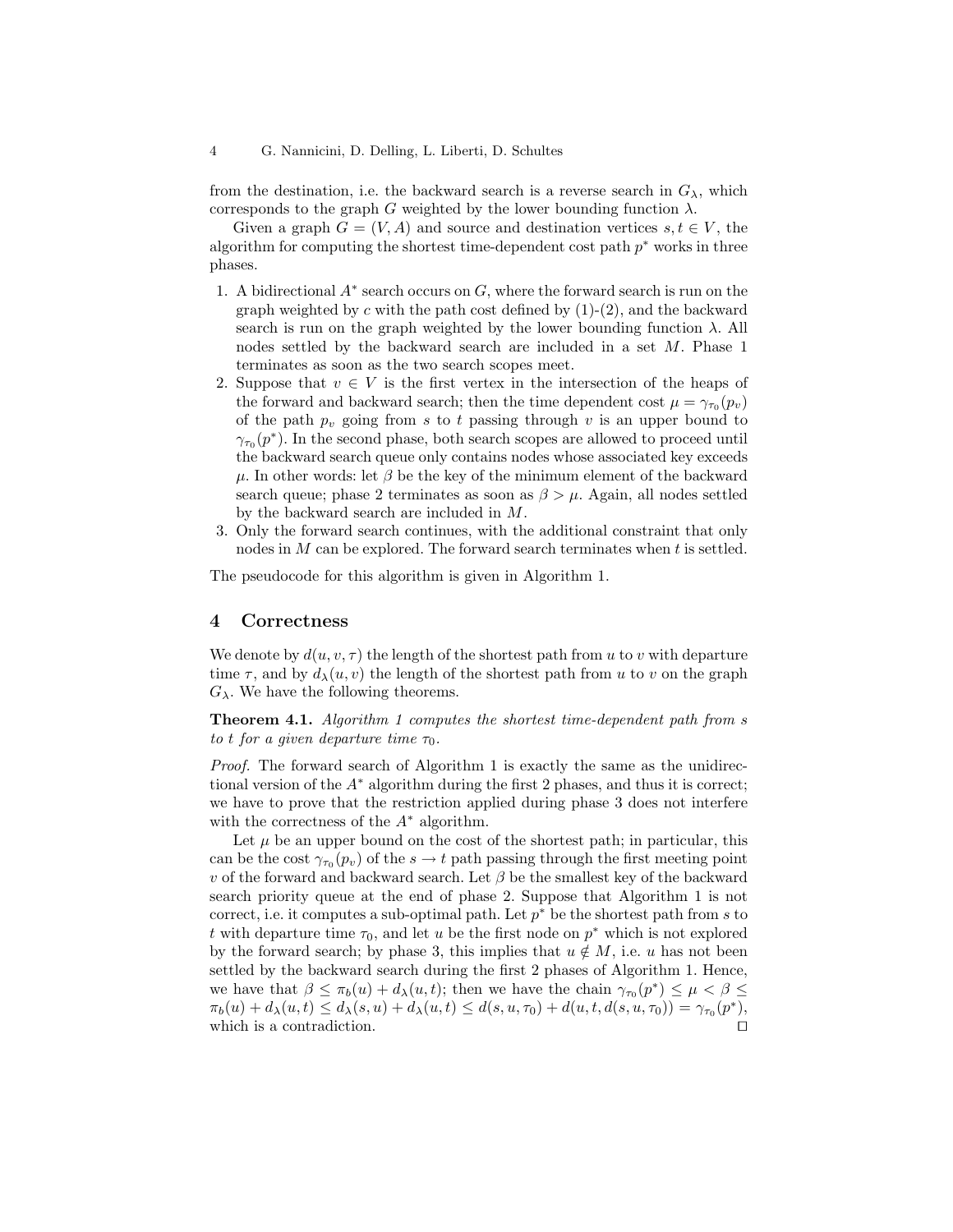Algorithm 1 Compute the shortest time-dependent path from  $s$  to  $t$  with departure time  $\tau_0$ 

```
1: \overrightarrow{Q}.insert(s, 0); \overleftarrow{Q}.insert(t, 0); M := \emptyset; \mu := +\infty; done := false; phase := 1.
 2: while \neg done do
 3: if (phase = 1) \vee (phase = 2) then
 4: \leftrightarrow \in \{\rightarrow, \leftarrow\}5: else
 6: \leftrightarrow :=\overrightarrow{a}: \overrightarrow{Q}. extractMin()
 8: if (u = t) \wedge (\leftrightarrow = \rightarrow) then
9: done := true<br>10: continue
              continue
11: if (phase = 1) \wedge (u \cdot dist^{-1} + u \cdot dist^{-1} < \infty) then
12: \mu := u \cdot \text{dist}^{-} + u \cdot \text{dist}^{-}13: phase := 214: if (phase = 2) \wedge (\leftrightarrow = \leftarrow) \wedge (\mu < u \cdot \text{key}^{\leftarrow}) then
15: phase := 316: continue
17: for all arcs (u, v) \in \overleftrightarrow{A} do
18: if \leftrightarrow=\leftarrow then
19: M.insert(u)20: else if (phase = 3) \wedge (v \notin M) then
21: continue;
22: if (v \in \overleftrightarrow{Q}) then
23: if u \cdot \text{dist}^{\leftrightarrow} + c(u, v, u \cdot \text{dist}^{\leftrightarrow}) < v \cdot \text{dist}^{\leftrightarrow} then
24:
                      \overleftrightarrow{Q}.decreaseKey(v, u.\text{dist}^{\leftrightarrow} + c(u, v, u.\text{dist}^{\leftrightarrow}) + \overleftrightarrow{\pi}(v))25: else
26:
                  Q insert(v, u dist<sup>\leftrightarrow</sup> + c(u, v, u dist<sup>\leftrightarrow</sup>) + \overleftrightarrow{\pi}(v))
27: return t.dist^-
```
**Theorem 4.2.** Let  $p^*$  be the shortest path from s to t. If the condition to switch to phase 3 is  $\mu < K\beta$  for a fixed parameter K, then Algorithm 1 computes a path p from s to t such that  $\gamma_{\tau_0}(p) \leq K \gamma_{\tau_0}(p^*)$  for a given departure time  $\tau_0$ .

#### 5 Improvements

The basic version of the algorithm can be enhanced by making use of the following results.

**Proposition 5.1.** During phase 2 the backward search does not need to explore nodes that have already been settled by the forward search.

We can take advantage of the fact that the backward search is used only to bound the set of nodes explored by the forward search, i.e. the backward search does not have to compute shortest paths. This means that we can tighten the bounds used by the backward search, as long as they are still valid lower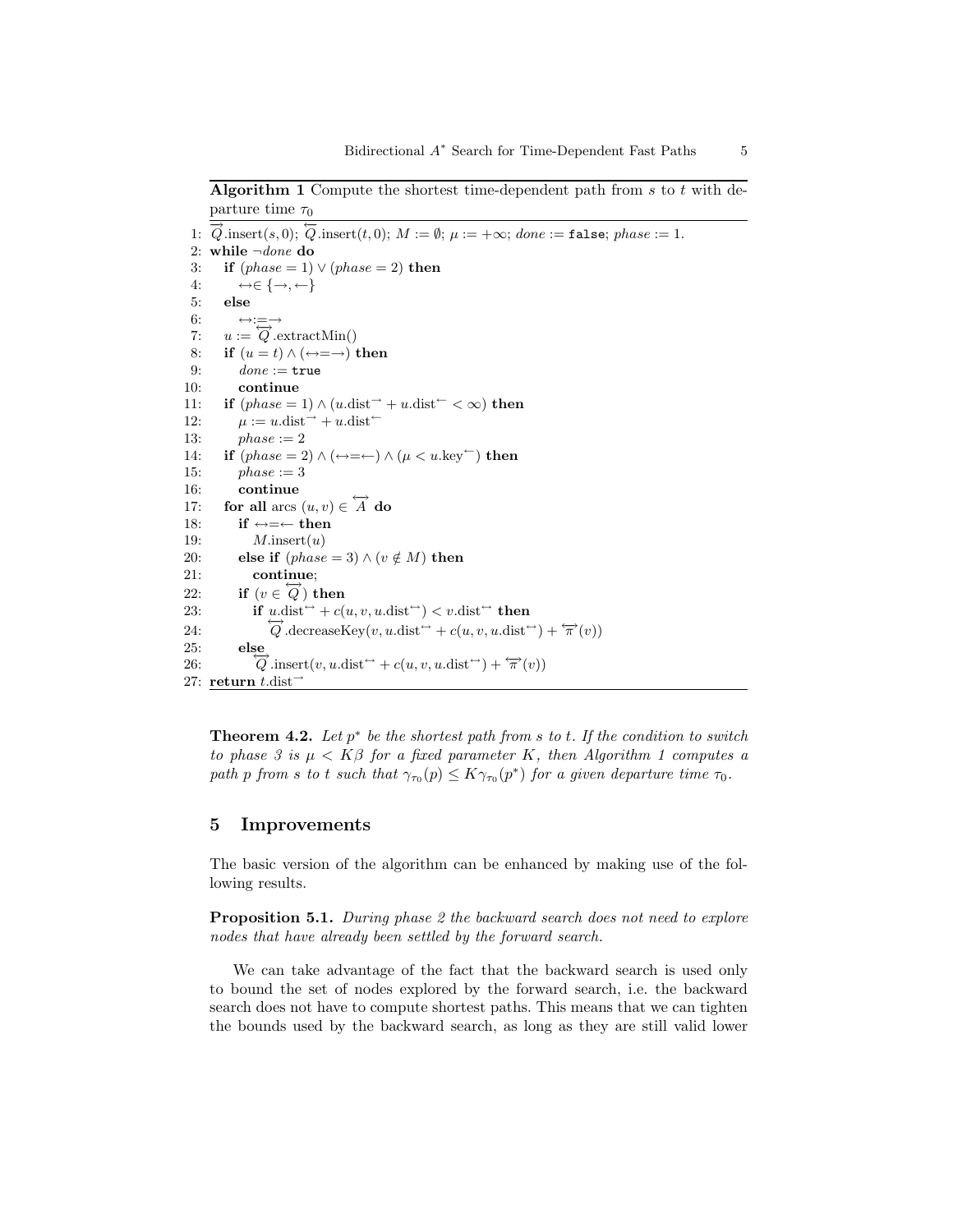bounds, even if doing so would result in an  $A^*$  backward search that computes suboptimal distances.

**Proposition 5.2.** At a given iteration, let v be the last node settled by the forward search. Then, for each node w which has not been settled by the forward search,  $d(s, v, \tau_0) + \pi_f(v) - \pi_f(w) \leq d(s, w, \tau_0)$ .

Let  $v$  be as in Prop. 5.2, and  $w$  a node which has not been settled by the forward search. Prop. 5.2 suggests that we can use

$$
\pi_b^*(w) = \max\{\pi_b(w), d(s, v, \tau_0) + \pi_f(v) - \pi_f(w)\}\tag{3}
$$

as a lower bound to  $d(s, w, \tau_0)$  during the backward search. However, to prove the algorithm's correctness when using  $\pi_b^*$  we must assume that the node  $v$  used in (3) is fixed at each backward search iteration. Thus, we do the following: we set up 10 checkpoints during the query; when a checkpoint is reached, the node  $v$  used to compute  $(3)$  is updated, and the backward search queue is flushed and filled again using the updated  $\pi_b^*$ . This is enough to guarantee correctness. The checkpoints are computed comparing the initial lower bound  $\pi_f(t)$  and the current distance from the source node, both for the forward search.

### 6 Experiments

In this section, we present an extensive experimental evaluation of our timedependent ALT algorithm. Our implementation is written in  $C++$  using solely the STL. As priority queue we use a binary heap. Our tests were executed on one core of an AMD Opteron 2218 running SUSE Linux 10.1. The machine is clocked at 2.6 GHz, has 16 GB of RAM and 2 x 1 MB of L2 cache. The program was compiled with GCC 4.1, using optimization level 3.

Unless otherwise stated, we use 16 maxcover landmarks [14], computed on the input graph using the lower bounding function  $\lambda$  to weight edges, and we use (3) as potential function for the backward search, with 10 checkpoints (see Section 5). When performing random  $s-t$  queries, the source  $s$ , target  $t$ , and the starting time  $\tau_0$  are picked uniformly at random and results are based on 10 000 queries.

Inputs. We tested our algorithm on two different road networks: the road network of Western Europe provided by PTV AG for scientific use, which has approximately 18 million vertices and 42.6 million arcs, and the road network of the US, taken from the TIGER/Line Files, with 23.9 million vertices and 58.3 million arcs. A travelling time in uncongested traffic situation was assigned to each arc using that arc's category (13 categories for Europe, 4 for US) to determine the travel speed.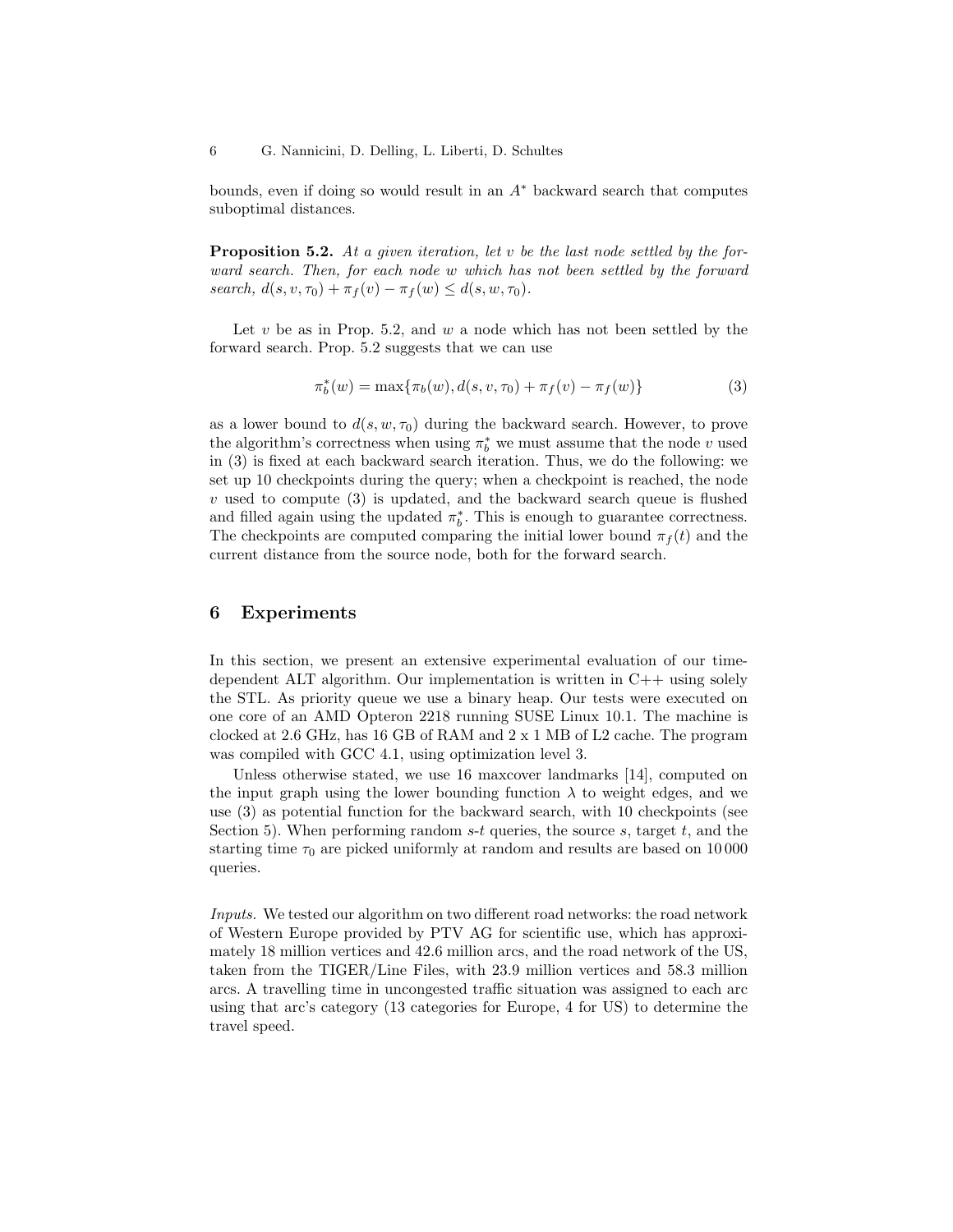Modeling Traffic. Unfortunately, we are not aware of a large publicly available real-world road network with time-dependent arc costs. Therefore, we have to use artificially generated costs. In order to model the time-dependent costs on each arc, we developed an heuristic algorithm, based on statistics gathered using real-world data on a limited-size road network; we used piecewise linear cost functions, with one breakpoint for each hour over a day. Arc costs are generated assigning, at each node, several random values that represent peak hour (i.e. hour with maximum traffic increase), duration and speed of traffic increase/decrease for a traffic jam; for each node, two traffic jams are generated, one in the morning and one in the afternoon. Then, for each arc in a node's arc star, a speed profile is generated, using the traffic jam's characteristics of the corresponding node, and assigning a random increase factor between 1.5 and 3 to represent that arc's slowdown during peak hours with respect to uncongested hours. We do not assign speed profile to arcs that have both endpoints at nodes with level 0 in a preconstructed Highway Hierarchy [20], and as a result those arcs will have the same travelling time value throughout the day; for all other arcs, we use the traffic jam values associated with the endpoint with smallest ID. The breakpoints of these speed profiles are stored in memory as a multiplication factor with respect to the speed in uncongested hours, which allows us to use only 7 bits for each breakpoint. We assume that all roads are uncongested between 11PM and 4AM, so that we do not need to store the corresponding breakpoints; as a result, we store all breakpoints using 16 additional bytes per edge. The travelling time of an arc at time  $\tau$  is computed via linear interpolation of the two breakpoints that precede and follow  $\tau$ .

This method was developed to ensure spatial coherency between traffic increases, i.e. if a certain arc is congested at a given time, then it is likely that adjacent arcs will be congested too. This is a basic principle of traffic analysis [21].

Random Queries. Table 1 reports the results of our bidirectional ALT variant on time-dependent networks for different approximation values  $K$  using the European and the US road network as input. For the European road network, preprocessing takes approximately 75 minutes and produces 128 additional bytes per node (for each node we have to store distances to and from all landmarks); for the US road network, the corresponding figures are 92 minutes and 128 bytes per node. For comparison, we also report the results on the same road network for the time-dependent versions of Dijkstra, unidirectional ALT, and the SHARC algorithm [17].

As the performed ALT-queries compute approximated results instead of optimal solutions, we record three different statistics to characterize the solution quality: error rate, average relative error, maximum relative error. By error rate we denote the percentage of computed suboptimal paths over the total number of queries. By relative error on a particular query we denote the relative percentage increase of the approximated solution over the optimum, computed as  $\omega/\omega^* - 1$ , where  $\omega$  is the cost of the approximated solution computed by our algorithm and  $\omega^*$  is the cost of the optimum computed by Dijkstra's algorithm. We report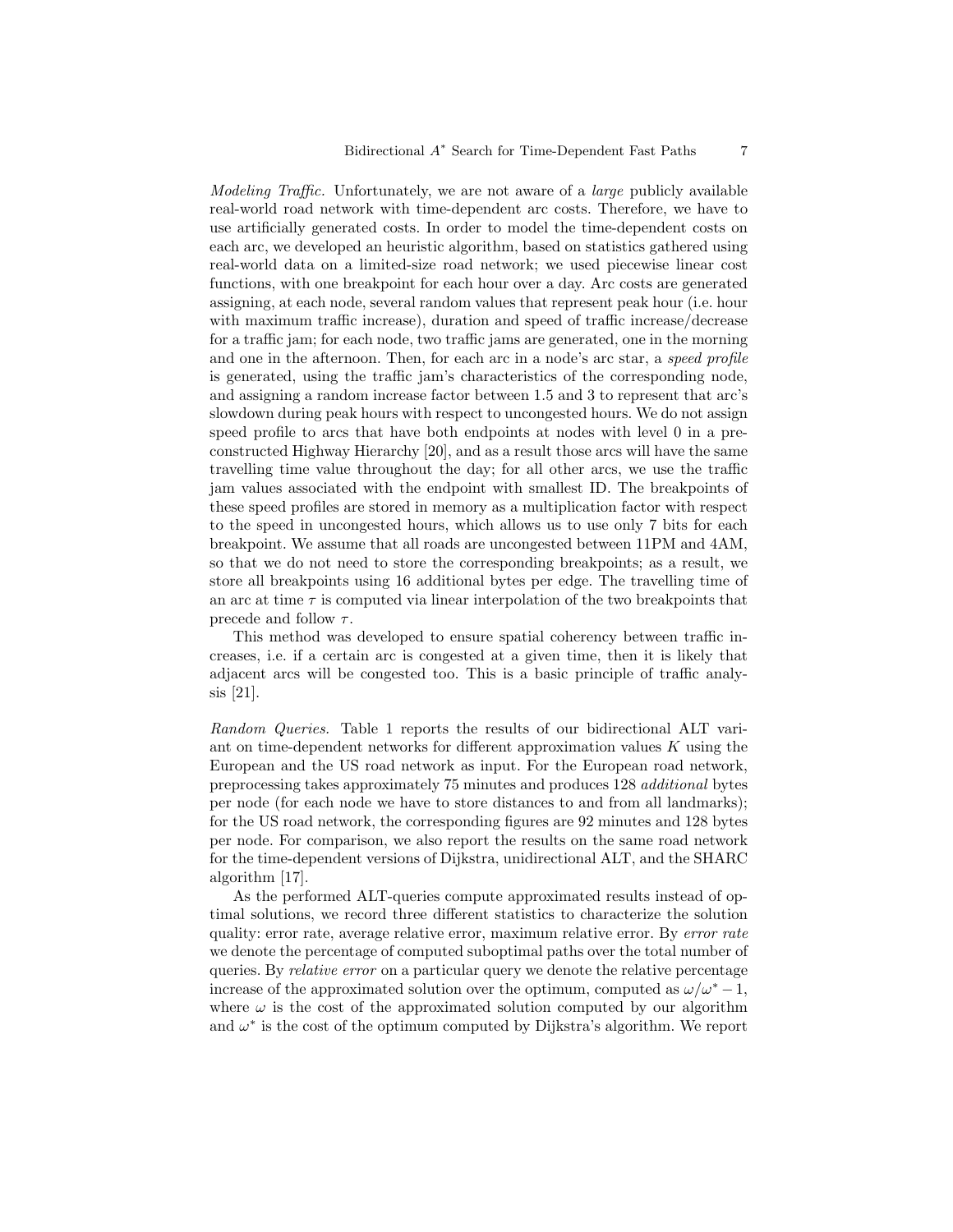|                                             |  |  | <b>Table 1.</b> Performance of the time-dependent versions of Dijkstra, unidirectional ALT, |  |
|---------------------------------------------|--|--|---------------------------------------------------------------------------------------------|--|
|                                             |  |  | SHARC, and our bidirectional approach. For SHARC, we use approximation values of            |  |
| $1.001$ and $1.002$ (cf. [17] for details). |  |  |                                                                                             |  |

|            |                         |                   | <b>ERROR</b> |                   |                            | QUERY                                        |                                              |                               |       |  |
|------------|-------------------------|-------------------|--------------|-------------------|----------------------------|----------------------------------------------|----------------------------------------------|-------------------------------|-------|--|
|            |                         |                   |              | relative          |                            | $#$ settled nodes                            |                                              |                               | time  |  |
|            | input method            | K                 | rate         | avg               |                            |                                              |                                              | $max$ phase 1 phase 2 phase 3 | [ms]  |  |
|            | Dijkstra                | ÷                 |              |                   | $0.0\%$ 0.000% 0.00%       | $\sim$                                       | $\omega$ .                                   | 8 908 300 6 3 25.8            |       |  |
|            | $uni-ALT$               |                   |              | $0.0\%$ 0.000%    | $0.00\%$                   |                                              |                                              | 2 192 010 1 775.8             |       |  |
|            | $1.001$ -SHARC          |                   |              |                   | $-57.1\%$ 0.686\% 34.31\%  |                                              |                                              | 140945                        | 60.3  |  |
|            | $1.002$ -SHARC          |                   |              |                   | $-142.8\%$ 0.583\% 34.31\% |                                              |                                              | 930 251                       | 491.4 |  |
|            | ALT                     | 1.00 <sub>l</sub> |              |                   |                            |                                              | $0.0\%$ 0.000\% 0.00\% 125 068 2 784 540     | 3 1 1 7 1 6 0 3 3 9 9 . 3     |       |  |
| <b>EUR</b> |                         | 1.02              |              |                   |                            |                                              | $1.0\%$ 0.003\% 1.13\% 125 068 2 154 900     | 25603702723.3                 |       |  |
|            |                         | 1.05              |              |                   |                            |                                              | $4.0\%$ 0.029\% $4.93\%$   125 068 1 333 220 | 1671630 1703.6                |       |  |
|            |                         |                   |              |                   |                            | $1.10 18.7\% 0.203\% 8.10\% 125068$          | 549916                                       | 719769                        | 665.1 |  |
|            |                         |                   |              |                   |                            | $1.13 30.5\%$ 0.366\% $12.63\% 125068$       | 340 787                                      | 447681                        | 385.5 |  |
|            |                         |                   |              |                   |                            | $1.15 36.4\% 0.467\% 13.00\% 125068$         | 265 328                                      | 348 325                       | 287.3 |  |
|            |                         |                   |              |                   |                            | $1.20 44.7\% 0.652\% 18.19\% 125068$         | 183899                                       | 241241                        | 185.3 |  |
|            |                         |                   |              |                   |                            | $1.30 48.2\%$ $0.804\%$ $23.63\%$ $125\,068$ | 141 358                                      | 186 267                       | 134.6 |  |
|            |                         |                   |              |                   |                            | $1.50 48.8\%$ 0.844\% 25.70\% 125068         | 130 144                                      | 172 157                       | 121.9 |  |
|            |                         |                   |              |                   |                            | $2.00 48.9\%$ 0.886 $\%$ 48.86 $\%$ 125 068  | 125071                                       | 165650                        | 115.7 |  |
| <b>USA</b> | Dijkstra                | $\overline{a}$    |              | $0.0\%$ $0.000\%$ | $0.00\%$                   | $\sim$                                       |                                              | $-124359008020.6$             |       |  |
|            | $uni-ALT$               |                   |              |                   | $0.0\%$ 0.000\% 0.00\%     |                                              | $\overline{\phantom{a}}$                     | 29081702403.9                 |       |  |
|            | $\overline{\text{ALT}}$ | 1.00              |              | $0.0\%$ 0.000%    |                            |                                              | $0.00\%$   272 790 4 091 050                 | 45640304534.2                 |       |  |
|            |                         |                   |              |                   |                            | $1.10 21.5\% 0.135\% 7.02\% 272790$          | 633758                                       | 829 176                       | 656.3 |  |
|            |                         |                   |              |                   |                            | $1.15 54.4\% 0.402\% 9.98\% 272790$          | 312575                                       | 405699                        | 289.6 |  |
|            |                         |                   |              |                   |                            | $1.20 62.0\% 0.482\% 9.98\% 272.790$         | 278 345                                      | 359 190                       | 251.1 |  |
|            |                         |                   |              |                   |                            | $1.50 64.8\%0.506\%13.63\% 272\,790$         | 272790                                       | 351865                        | 247.5 |  |
|            |                         |                   |              |                   |                            | $2.00 64.8\%0.506\%16.00\% 272790$           | 272791                                       | 351854                        | 246.8 |  |

average and maximum values of this quantity over the set of all queries. We also report the number of nodes settled at the end of each phase of our algorithm, denoting them with the labels phase 1, phase 2 and phase 3.

As expected, we observe a clear trade-off between the quality of the computed solution and query performance. If we are willing to accept an approximation factor of  $K = 2.0$ , on the European road network queries are on average 55 times faster than Dijkstra's algorithm, but almost 50% of the computed paths will be suboptimal and, although the average relative error is still small, in the worst case the approximated solution has a cost which is 50% larger than the optimal value. The reason for this poor solution quality is that, for such high approximation values, phase 2 is very short. As a consequence, nodes in the middle of the shortest path are not explored by our approach, and the meeting point of the two search scopes is far from being the optimal one. However, by decreasing the value of the approximation constant  $K$  we are able to obtain solutions that are very close to the optimum, and performance is significantly better than for unidirectional ALT or Dijkstra. In our experiments, it seems as if the best trade-off between quality and performance is achieved with an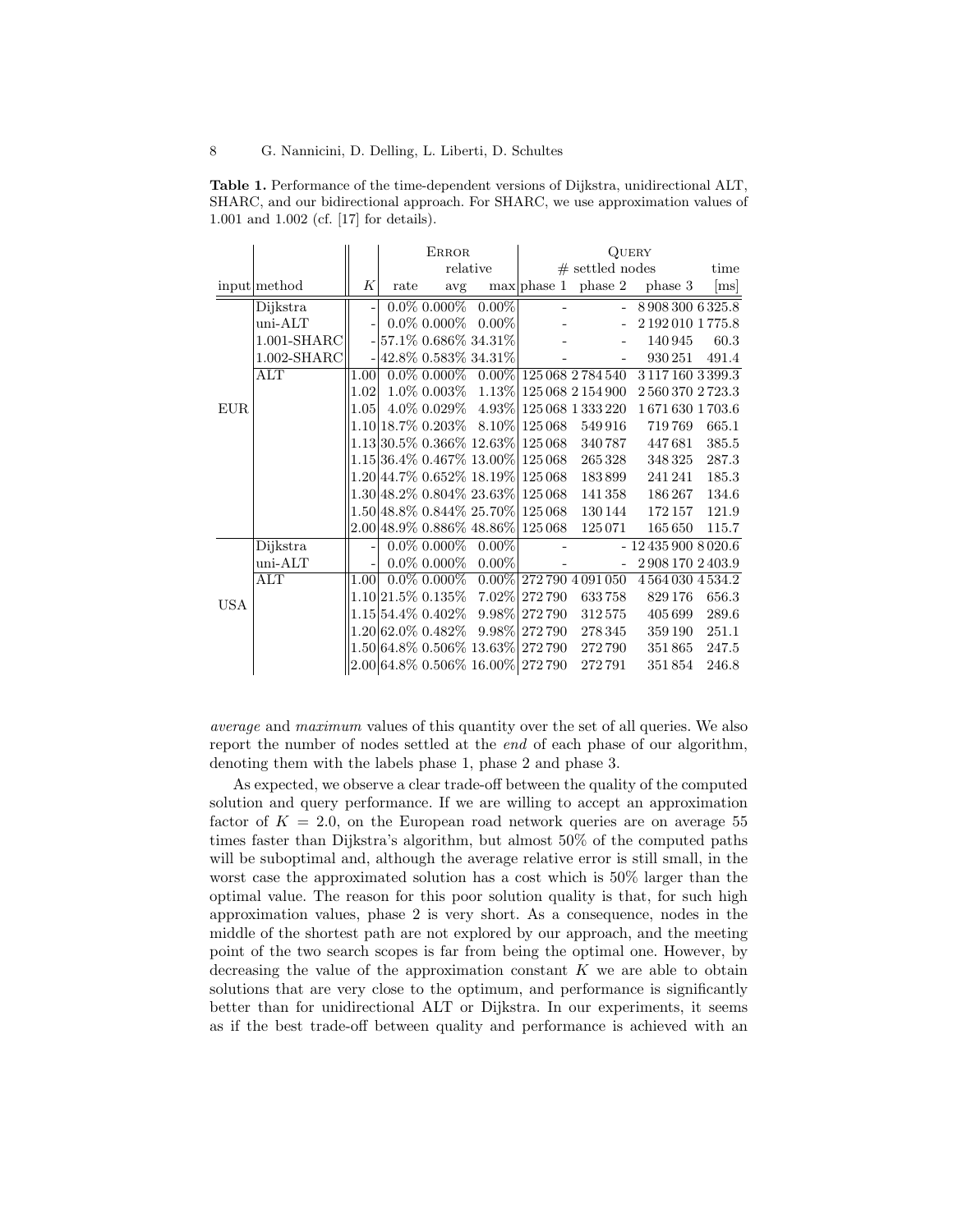approximation value of  $K = 1.15$ , which yields average query times smaller than 300 ms on both road neworks with a maximum recorded relative error of 13% (on the European road network, while the corresponding figure is 9.98% for the US instance). By decreasing  $K$  to values  $< 1.05$  it does not pay off to use the bidirectional variant any more, as the unidirectional variant of ALT is faster and is always correct.

Comparing results for  $K > 1.15$  for the US with those for Europe, we observe that number of queries that return suboptimal paths increases, but the average and maximum error rates are smaller than the corresponding values on the European road network with the same values of  $K$ . Moreover, the speed-ups of our algorithm with respect to plain Dijkstra are lower on the US instance: the maximum recorded speed-up (for  $K = 2.0$ ) is only of a factor 33. This behaviour has also been observed in the static scenario [4]. However, with  $K = 1.15$ , which is a good trade-off between quality and speed, query performance is very similar on both networks.

An interesting observation is that for  $K = 2.0$  switching from a static to a time-dependent scenario increases query times only of a factor of  $\approx 2$ : on the European road network, in a static scenario, ALT-16 has query times of 53.6 ms (see [4]), while our time-dependent variant yields query times of 115 ms. We also note that for our bidirectional search there is an additional overhead which increases the time spent per node with respect to unidirectional ALT: on the European road network, using an approximation factor of  $K = 1.05$  yields similar query times to unidirectional ALT, but the number of nodes settled by the bidirectional approach is almost 30% smaller. We suppose that this is due to the following facts: in the bidirectional approach, one has to check at each iteration if the current node has been settled in the opposite direction, and during phase 2 the upper bound has to be updated from time to time. The cost of these operations, added to the phase-switch checks, is probably not negligible.

Comparing the time-dependent variant of SHARC with our approach, we observe that SHARC with an approximation value of 1.001 settles as many nodes as ALT with  $K = 2.0$ . However, query performance is better for SHARC due to its small computational overhead. By increasing the approximation value, computational times are slowed by almost one order of magnitude, but the solution quality merely improves. The reason for this poor performance is that SHARC uses a contraction routine which cannot bypass nodes incident to time-dependent edges. As in our scenario about half of the edges are time-dependent, the preprocessing of SHARC takes quite long ( $\approx$  12 hours) and query performance is poor. Summarizing, ALT seems to work much better in a time-dependent scenario.

*Local Queries.* For random queries, our bidirectional ALT algorithm (with  $K =$ 1.15) is roughly 6.7 times faster than unidirectional ALT on average. In order to gain insight whether this speed-up derives from small or large distance queries, Fig. 1 reports the query times with respect to the Dijkstra rank<sup>4</sup>. These values

 $4$  For an s-t query, the Dijkstra rank of node t is the number of nodes settled before t is settled. Thus, it is some kind of distance measure.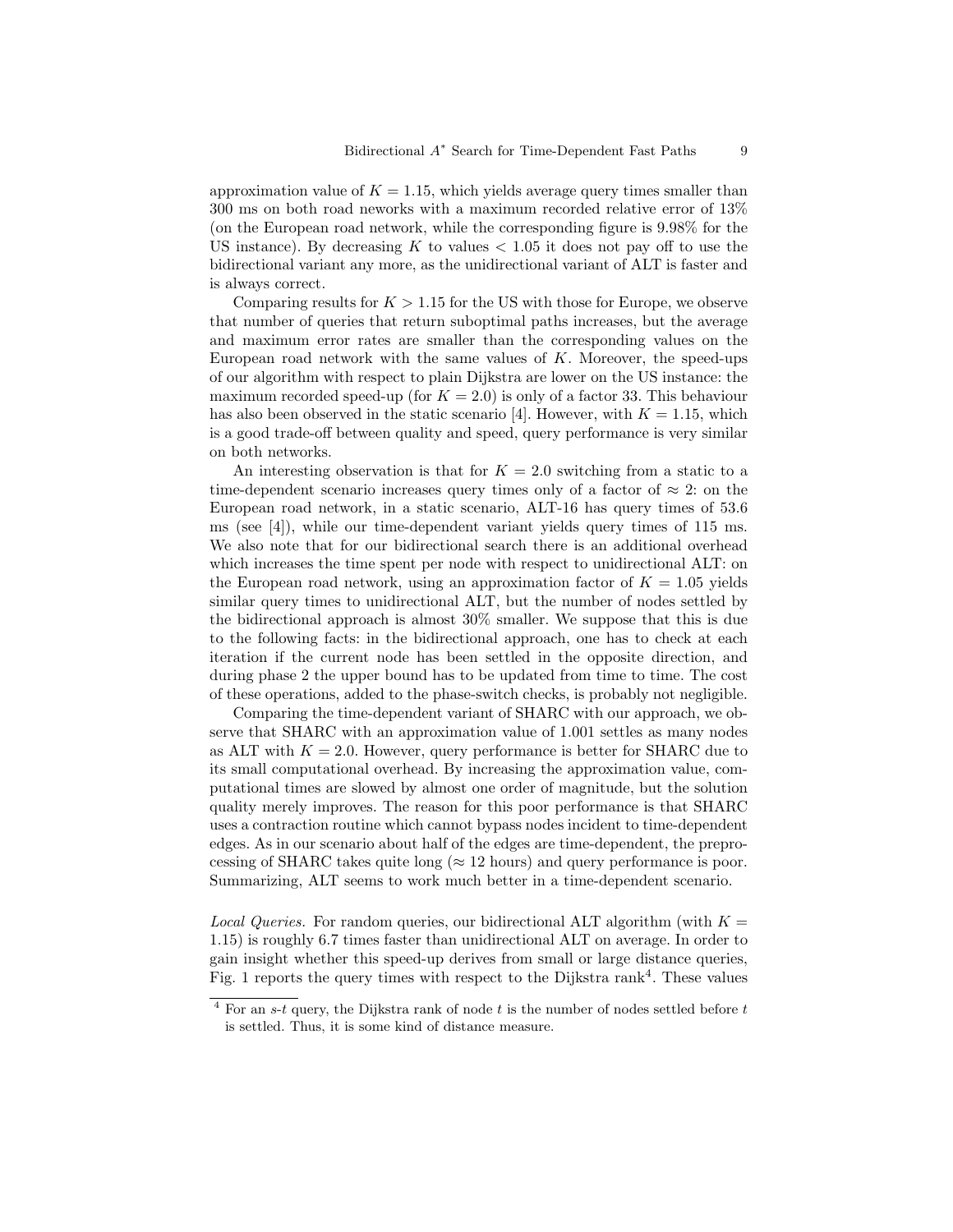

Fig. 1. Comparison of uni- and bidirectional ALT using the Dijkstra rank methodology [20]. The results are represented as box-and-whisker plot: each box spreads from the lower to the upper quartile and contains the median, the whiskers extend to the minimum and maximum value omitting outliers, which are plotted individually.

were gathered on the European road network instance. Note that we use a logarithmic scale due to the fluctuating query times of bidirectional ALT. Comparing both ALT version, we observe that switching from uni- to bidirectional queries pays off especially for long-distance queries. This is not surprising, because for small distances the overhead for bidirectional routing is not counterbalanced by a significant decrease in the number of explored nodes: unidirectional ALT is faster for local queries. For ranks of  $2^{24}$ , the median of the bidirectional variant is almost 2 orders of magnitude lower than for the unidirectional variant. Another interesting observation is the fact that some outliers of bidirectional ALT are almost as slow as the unidirectional variant.

Number of Landmarks. In static scenarios, query times of bidirectional ALT can be significantly reduced by increasing the number of landmarks to 32 or even 64 (see [4]). In order to check whether this also holds for our time-dependent variant, we recorded our algorithm's performance using different numbers of landmarks. Tab. 2 reports those results on the European road network. We evaluate 8 maxcover landmarks (yielding a preprocessing effort of 33 minutes and an overhead of 64 bytes per node), 16 maxcover landmarks (75 minutes, 128 bytes per node) and 32 avoid landmarks (29 minutes, 256 bytes per node). Note that we do not report error rates here, as it turned out that the number of landmarks has almost no impact on the quality of the computed paths. Surprisingly, the number of landmarks has a very small influence on the performance of timedependent ALT. Even worse, increasing the number of landmarks even yields larger average query times for unidirectional ALT and for bidirectional ALT with low  $K$ -values. This is due the fact that the search space decreases only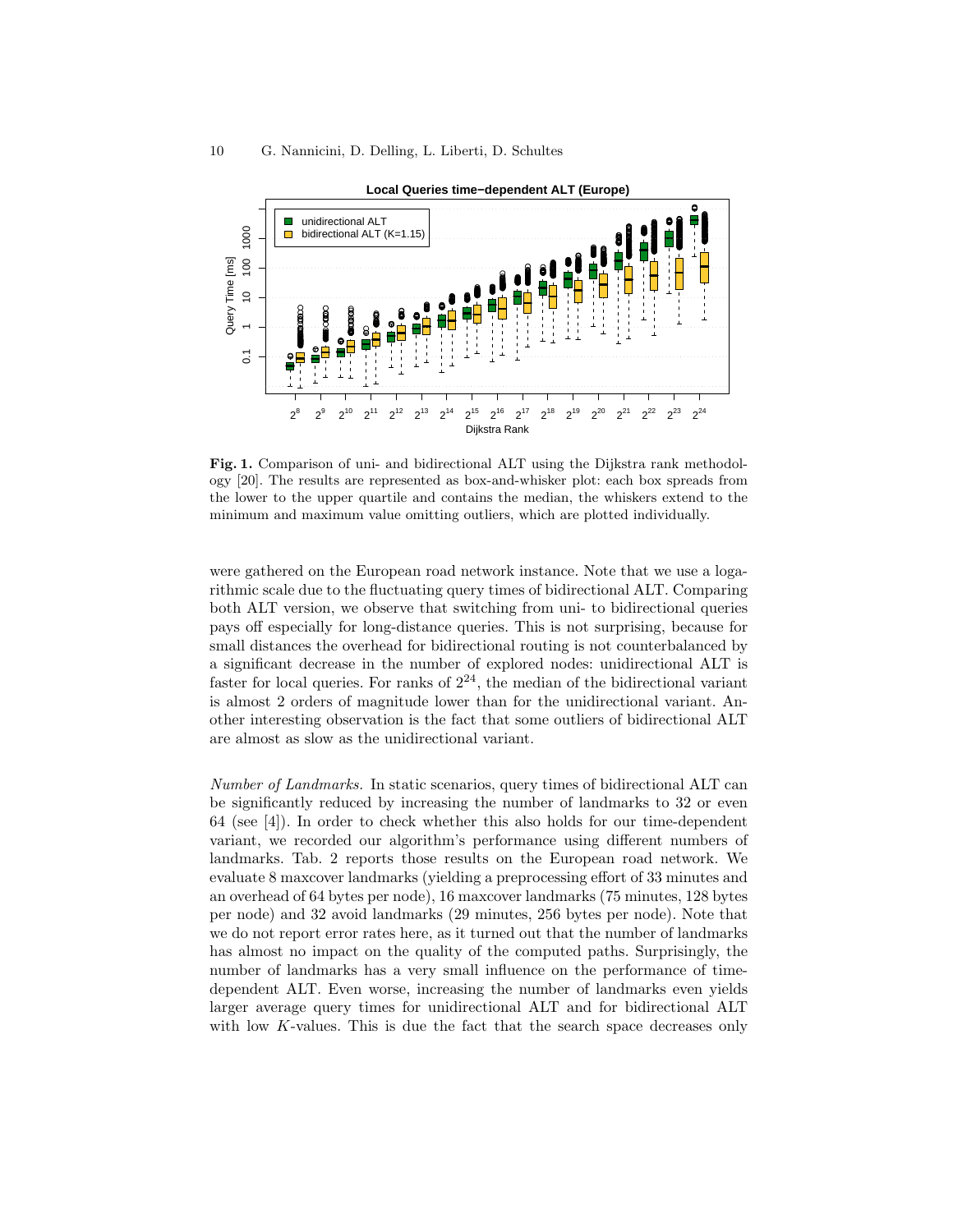|           |                |                                                                                               | 8 landmarks | 16 landmarks      |       | 32 landmarks      |        |
|-----------|----------------|-----------------------------------------------------------------------------------------------|-------------|-------------------|-------|-------------------|--------|
|           | K              | $\ \#$ settled time $\text{[ms]} \#$ settled time $\text{[ms]} \#$ settled time $\text{[ms]}$ |             |                   |       |                   |        |
| $uni-ATT$ |                | $-$   2321760                                                                                 |             | 1739.8 2192010    |       | 1 775.8 2 111 090 | 1868.5 |
| ALT       |                | 1.00 3 240 210                                                                                |             | 3 270.6 3 117 160 |       | 3 399.3 3 043 490 | 3465.1 |
|           | 1.10           | 863526                                                                                        | 736.5       | 719769            | 665.1 | 681836            | 669.7  |
|           | 1.15           | 495649                                                                                        | 382.1       | 348325            | 287.3 | 312695            | 280.0  |
|           | 1.20           | 389096                                                                                        | 286.3       | 241 241           | 185.3 | 204877            | 170.1  |
|           | 1.50           | 320026                                                                                        | 228.4       | 172157            | 121.9 | 133547            | 98.3   |
|           | $ 2.00\rangle$ | 313448                                                                                        | 222.2       | 165650            | 115.7 | 126847            | 91.1   |

Table 2. Performance of uni- and bidirectional ALT with different number of landmarks in a time-dependent scenario.

slightly, but the additional overhead for accessing landmarks increases when there are more landmarks to take into account. However, when increasing  $K$ , a larger number of landmarks yields faster query times: with  $K = 2.0$  and 32 landmarks we are able to perform time-dependent queries 70 times faster than plain Dijkstra, but the solution quality in this case is as poor as in the 16 landmarks case. Summarizing, for  $K > 1.10$  increasing the number of landmarks has a positive effect on computational times, although switching from 16 to 32 landmarks does not yield the same benefits as from 8 to 16, and thus in our experiments is not worth the extra memory. On the other hand, for  $K \leq 1.10$  and for unidirectional ALT increasing the number of landmarks has a negative effect on computational times, and thus is never a good choice in our experiments.

# 7 Conclusion and Future Work

We have presented an algorithm which applies bidirectional search on a timedependent road network, where the backward search is used to bound the set of nodes that have to be explored by the forward search; this algorithm is based on the ALT variant of the  $A^*$  algorithm. We have discussed related theoretical issues, and we proved the algorithm's correctness. Extensive computational experiments show that this algorithm is very effective in practice if we are willing to accept a small approximation factor: the exact version of our algorithm is slower than unidirectional ALT, but if we can accept a decrease of the solution quality of a few percentage points with respect to the optimum then our algorithm is several times faster. For practical applications, this is usually a good compromise. We have compared our algorithm to existing methods, showing that this approach for bidirectional search is able to significantly decrease computational times.

Future research will include the possibility of an initial contraction phase for a time-dependent graph, which would be useful for several purposes, and algorithm engineering issues such as the balancing of the forward and backward search, and the update of the available upper bound on the optimal solution cost. The idea of bidirectional routing on time-dependent graphs, using a time-dependent forward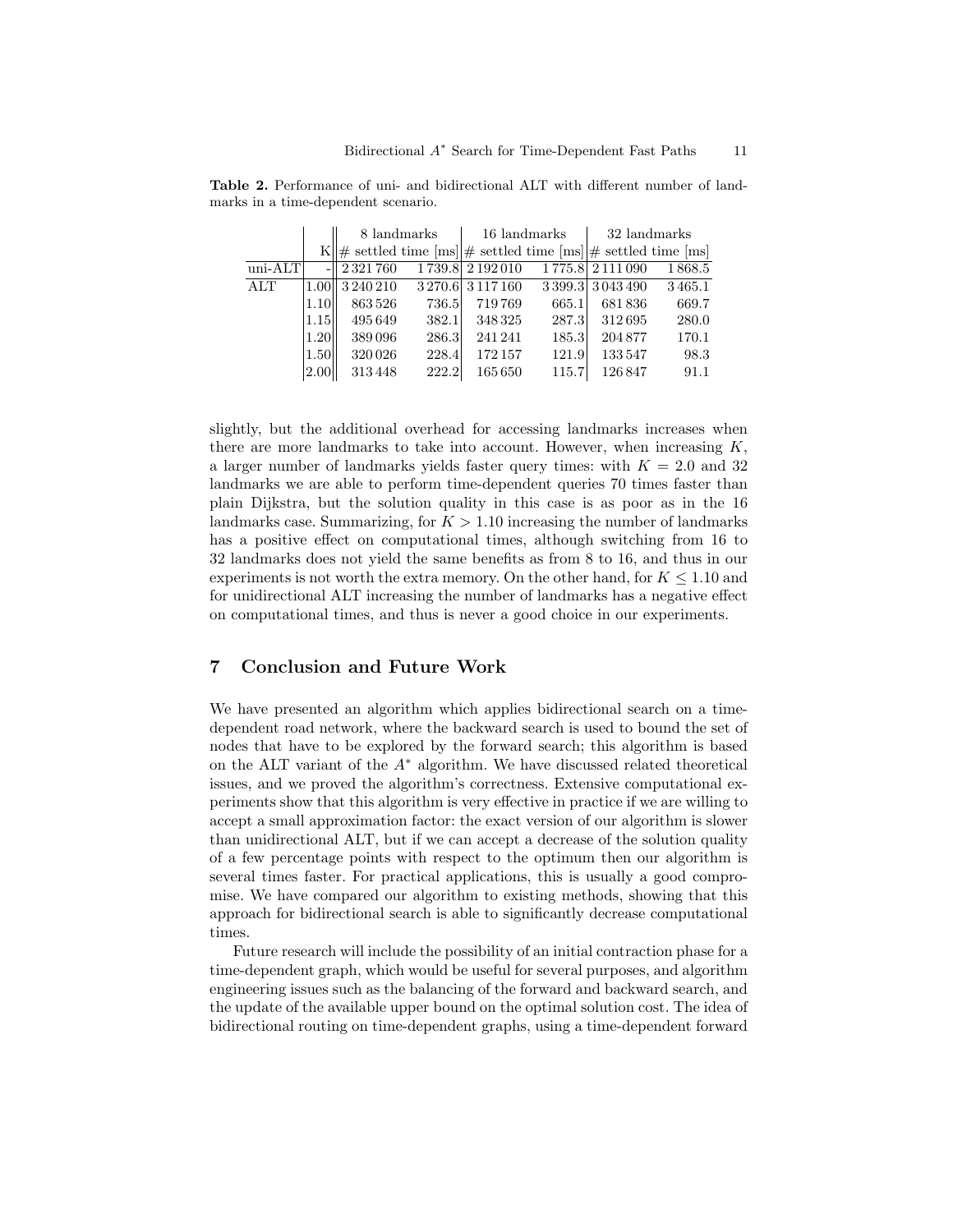#### 12 G. Nannicini, D. Delling, L. Liberti, D. Schultes

search and a time-independent backward search, may be applied to other static routing algorithms, in order to generalize them in a time-dependent scenario.

### Acknowledgements

We would like to acknowledge Mediamobile's financial support, and thank Daniele Pretolani for providing useful discussions.

#### References

- 1. Wagner, D., Willhalm, T.: Speed-up techniques for shortest-path computations. In Thomas, W., Weil, P., eds.: 24th Annual Symposium on Theoretical Aspects of Computer Science (STACS 2007). Volume 4393 of LNCS., New York, Springer (2007) 23–36
- 2. Sanders, P., Schultes, D.: Engineering fast route planning algorithms. In Demetrescu, C., ed.: Proceedings of the 6th Workshop on Experimental Algorithms (WEA 2007). Volume 4525 of LNCS., New York, Springer (2007) 23–36
- 3. Bast, H., Funke, S., Sanders, P., Schultes, D.: Fast routing in road networks with transit nodes. Science 316(5824) (2007) 566
- 4. Delling, D., Wagner, D.: Landmark-based routing in dynamic graphs. In Demetrescu, C., ed.: Proceedings of the 6th Workshop on Experimental Algorithms (WEA 2007). Volume 4525 of LNCS., New York, Springer (2007)
- 5. Sanders, P., Schultes, D.: Dynamic highway-node routing. In Demetrescu, C., ed.: Proceedings of the 6th Workshop on Experimental Algorithms (WEA 2007). Volume 4525 of LNCS., New York, Springer (2007) 66–79
- 6. Wagner, D., Willhalm, T., Zaroliagis, C.: Geometric containers for efficient shortest-path computation. ACM Journal of Experimental Algorithmics 10 (2005) 1–30
- 7. Cooke, K., Halsey, E.: The shortest route through a network with time-dependent internodal transit times. Journal of Mathematical Analysis and Applications 14 (1966) 493–498
- 8. Dreyfus, S.: An appraisal of some shortest-path algorithms. Operations Research 17(3) (1969) 395–412
- 9. Dijkstra, E.: A note on two problems in connexion with graphs. Numerische Mathematik 1 (1959) 269–271
- 10. Kaufman, D.E., Smith, R.L.: Fastest paths in time-dependent networks for intelligent vehicle-highway systems application. Journal of Intelligent Transportation Systems 1(1) (1993) 1–11
- 11. Orda, A., Rom, R.: Shortest-path and minimum delay algorithms in networks with time-dependent edge-length. Journal of the ACM  $37(3)$  (1990) 607–625
- 12. Daganzo, C.: Reversibility of time-dependent shortest path problem. Technical report, Institute of Transportation Studies, University of California, Berkeley (1998)
- 13. Hart, E., Nilsson, N., Raphael, B.: A formal basis for the heuristic determination of minimum cost paths. IEEE Transactions on Systems, Science and Cybernetics SSC-4(2) (1968) 100–107
- 14. Goldberg, A., Harrelson, C.: Computing the shortest path:  $A^*$  meets graph theory. In: Proceedings of the 16th Annual ACM-SIAM Symposium on Discrete Algorithms (SODA 2005), SIAM (2005)